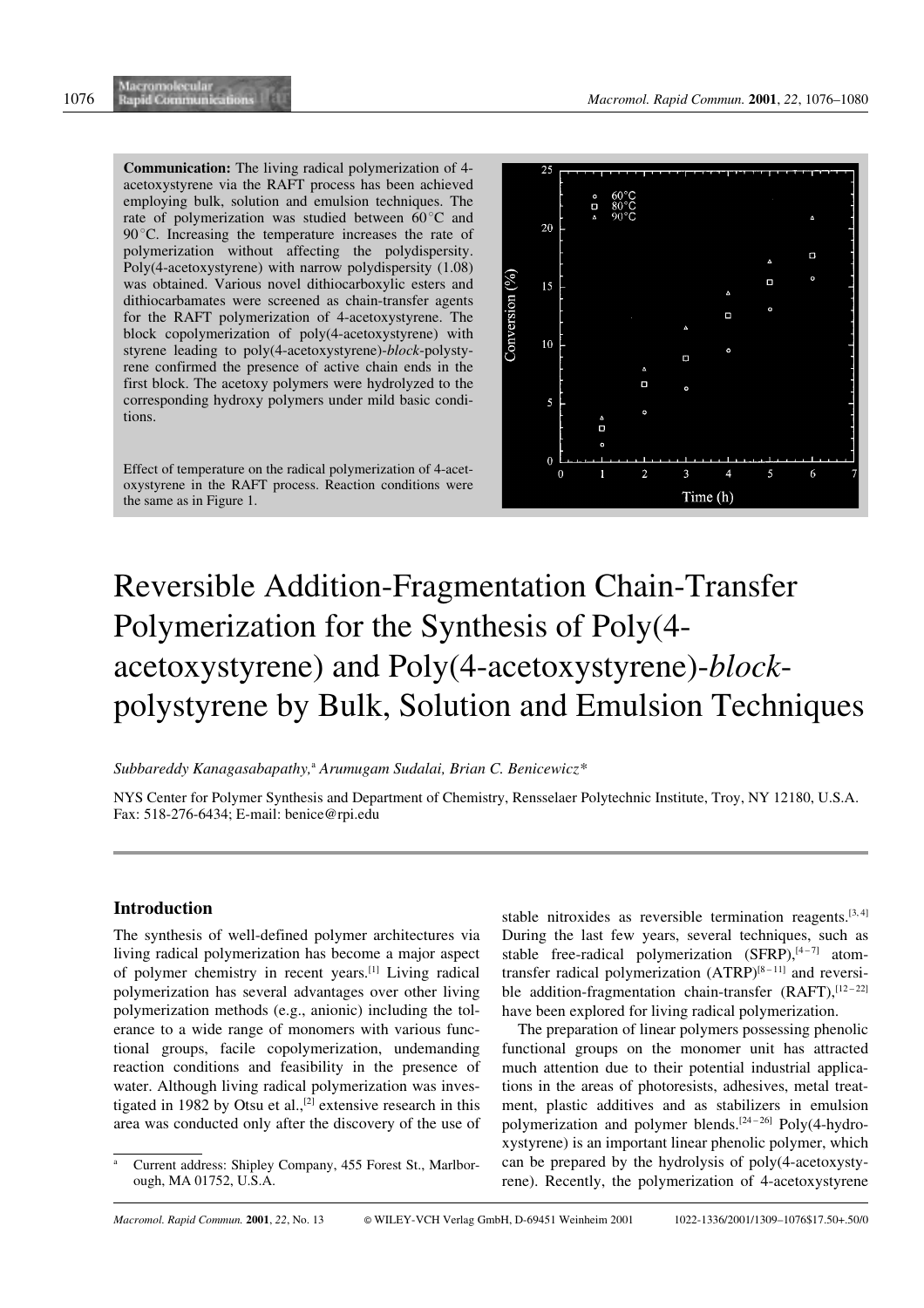by means of ATRP and SFRP has been reported to obtain well-defined poly(4-acetoxystyrene).<sup>[23, 26-29]</sup> However, the application of the RAFT process towards the preparation of such a novel polymer has not been reported yet. In this communication, we present our preliminary results on the living radical polymerization of 4-acetoxystyrene to prepare poly(4-acetoxystyrene) and poly(4-acetoxystyrene)-block-polystyrene using the RAFT process in bulk, solution and emulsion.

## Experimental Part

## Materials

4-Acetoxystyrene and styrene were purchased from Acros, USA, and distilled under reduced pressure prior to use. 2,2'-Azoisobutyronitrile (AIBN) was obtained from Aldrich and used as received. S-Thiobenzoylthioglycolic acid (1, Acros) was recrystallized from ethanol and used as a chain-transfer agent (CTA). All other CTAs were prepared using a procedure developed in our laboratory.<sup>[30, 31]</sup> The purity of all CTAs was confirmed by means of <sup>1</sup>H NMR, <sup>13</sup>C NMR and IR spectroscopy, as well as GC-MS and found to be  $>99\%$ . All other reagents used for solution and emulsion polymerizations were of high purity.

## Characterization

The homo and block copolymers prepared in bulk, solution and emulsion were precipitated as per the procedure given in our earlier work.[27] Molecular weight and molecular weight distributions (MWD) were determined by means of gel permeation chromatography (GPC) using a Waters 515 pump, equipped with 4120 refractive index detector and four Waters Styragel HR columns (4.6 mm ID  $\times$  300 mm). Tetrahydrofuran was used as the eluant at a flow rate of 0.3 mL/ min at  $30^{\circ}$ C. All molecular weights are reported relative to the calibration with polystyrene standards. The characterization of homo and block copolymers before and after hydrolysis were determined by means of <sup>1</sup>H NMR (Varian Unity 500 at 500 MHz) and IR spectroscopy (Perkin-Elmer FT-IR spectrometer PARAGON 1000).

#### Bulk Polymerization

In a typical experiment, 5.0 g  $(3.1 \times 10^{-2} \text{ mol})$  of 4-acetoxystyrene were placed in a Schlenk tube and degassed with nitrogen. Then 0.065 g  $(3.1 \times 10^{-4}$  mol) of CTA 1 and 0.010  $g (6.1 \times 10^{-5} \text{ mol})$  of AIBN were added to 4-acetoxystyrene and heated to  $90^{\circ}$ C for several hours. Intermediate samples were withdrawn at regular time intervals and analyzed by means of GPC.

#### Solution Polymerization

The solution polymerization of 4-acetoxystyrene was performed employing a method similar to the polymerization in bulk except the use of an appropriate solvent. For this purpose, solvents such as benzene, chlorobenzene and 1,2 dichlorobenzene were used. The intermediate and final polymers were analyzed by means of GPC.

#### Emulsion Polymerization

The emulsion polymerization was performed (70 $^{\circ}$ C, N<sub>2</sub>) by adding a pre-emulsified (via sonication) mixture of distilled water (10 mL), monomer (10 g), sodium dodecylsulfate  $(SDS, 0.5 \text{ g})$  and 1 (50 mg) to a 250-mL flask containing 15 mL water, SDS (0.5 g), and potassium persulfate (KPS, 25 mg).

## Results and Discussion

#### Bulk Polymerization

The results of the bulk polymerization of 4-acetoxystyrene at  $90^{\circ}$ C using the RAFT process are shown in Figure 1. A linear increase in molecular weight with conversion and narrow decreasing polydispersities indicate that the concentration of growing radicals is constant. Moreover, the experimental molecular weight closely agrees with the theoretical molecular weight estimated by the equation  $\overline{M}_{n,th} = M_{\text{Monomer}} \times$  fractional conversion  $\times$  [4acetoxystyrene]/[CTA], which is in accordance with the proposed RAFT mechanism. The nonlinearity of the curve at higher conversion has been noticed previously in controlled radical polymerizations and was ascribed to autoacceleration due to the increasing viscosity of the medium.[29] Furthermore, a series of polymerizations was carried out at temperatures of  $60^{\circ}$ C,  $80^{\circ}$ C and  $90^{\circ}$ C (Figure 2). At low conversions, an approximately linear plot for time vs conversion was obtained at all temperatures and the rate of the reaction increased with increasing temperature. Although the reaction is first order with respect to monomer, the initial rates at low conversions were used to make relative comparisons of the reaction rates. Additionally, the polydispersity remained constant at



Figure 1. Number-average molecular weight and polydispersity for the bulk polymerization of 4-acetoxystyrene using [4  $acetoxystyrene]/[1]/[AIBN] = 100:1:0.2$ . Reaction conditions: 90 $\degree$ C; final reaction time, 24 h.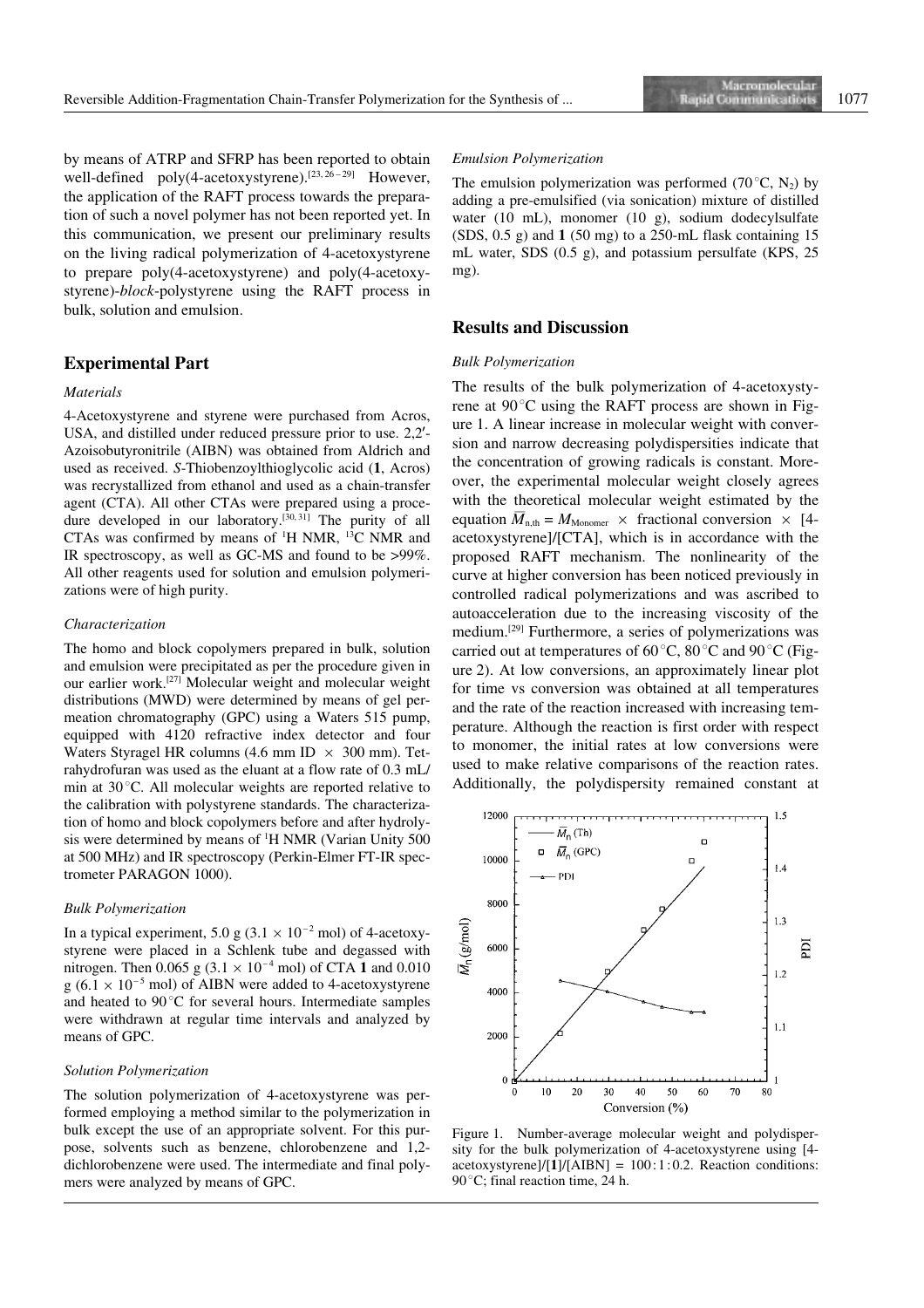

Figure 2. Effect of temperature on the radical polymerization of 4-acetoxystyrene in the RAFT process. Reaction conditions were the same as in Figure 1.



Scheme 1.

approximately 1.15. This can be explained by the following factors. In radical polymerization at higher temperatures, it has been well established that the activation energy for radical propagation is appreciably higher than that of termination.<sup>[1]</sup> Thus,  $k_p/k_i$  increases with temperature and a control of the polymerization is maintained at higher temperatures. Additionally, the transfer constant for the CTA may increase with temperature, which ensures a rapid rate of exchange between the dormant and the active chains (Scheme 1). Hence, the rate of reversible addition and fragmentation increases leading to a higher rate of polymerization while maintaining the living character of the polymerization.

Figure 2 also shows a relatively low dependence of the initial rate of polymerization on temperature. The temperature dependence of the rate of polymerization was compared to known results for the thermal self-initiated polymerization of styrene.[32] This comparison confirmed the substantially lower temperature dependence and a slightly higher rate of polymerization.

## Solution Polymerization

The solution polymerization of 4-acetoxystyrene in the presence of CTA 1 was carried out at  $90^{\circ}$ C in three different solvents (benzene, chlorobenzene and 1,2-dichlorobenzene) with a monomer concentration of 50%. The molecular weight increased in a linear fashion with conversion and time. However, the rate of the polymerization in solution was comparatively lower than that in bulk polymerization and longer reaction times were required to achieve higher conversions. Polymers prepared in solution showed slightly broader polydispersities  $( PDI = 1.36 - 1.45)$  than was observed in bulk polymerization. This could be due to the generation of new initiating species at longer reaction times, which can initiate polymerization at the later stages of the polymerization. Similar MWD broadening was also observed for other living radical polymerizations in solution, particularly at higher conversion.<sup>[33, 34]</sup>

#### Emulsion Polymerization

The polymerization of 4-acetoxystyrene in emulsion using 1 as a CTA and potassium persulfate as the initiator in the RAFT process at  $70^{\circ}$ C led to a stable latex of poly(4-acetoxystyrene)  $(\overline{M}_n = 5550 \text{ g/mol}$  and PDI = 1.61) with 70% conversion in 12 h. The molecular weight of the intermediate latexes was found to increase linearly with conversion. However, it is interesting to note that the polydispersity of the polymer increases with time and conversion. This could be due to the prolonged conversion of 1 into polymer chains and a slow rate of exchange reaction between dormant chain and growing radicals in comparison with propagation.<sup>[19, 20]</sup> Particle-size measurements were made using light scattering and capillary hydrodynamic fractionation techniques. Results indicate that the diameter of the majority  $(>90\%)$  of the latex particles was approximately 55 nm.

## Screening of Chain-Transfer Agents

Dithiocarboxylic esters are key species, which control the overall polymerization in the RAFT process.<sup>[15]</sup> Moreover, the introduction of functionalities on the CTA could lead to the synthesis of polymers with active functional groups at the chain end. Therefore, it is worthwhile to screen various functional dithiocarboxylic esters and diothiocarbamates for the polymerization of 4-acetoxystyrene under RAFT conditions. In this study, the synthesis of various dithiocarboxylic esters and diothiocarbamates (Figure 3) was undertaken and the resulting CTAs were subjected to the RAFT polymerization of 4-acetoxystyrene in order to prepare well-defined functional polymers. All polymerizations were carried out under similar reaction conditions for 8 h. It can be seen from Table 1 that the activity of all CTAs was found to be quite similar except the N-containing dithio compounds. Broader polydispersity was observed for the CTAs of type 10 and 11, although these two have excellent homolytic leaving groups attached to the sulfur atom. For these CTAs the delocalization of the non-bonded electron pair on the nitrogen atom attached to the thiocarbonyl group may lower the reactivity of the carbon-sulfur double bond, thus inhibiting the addition of propagating radicals to the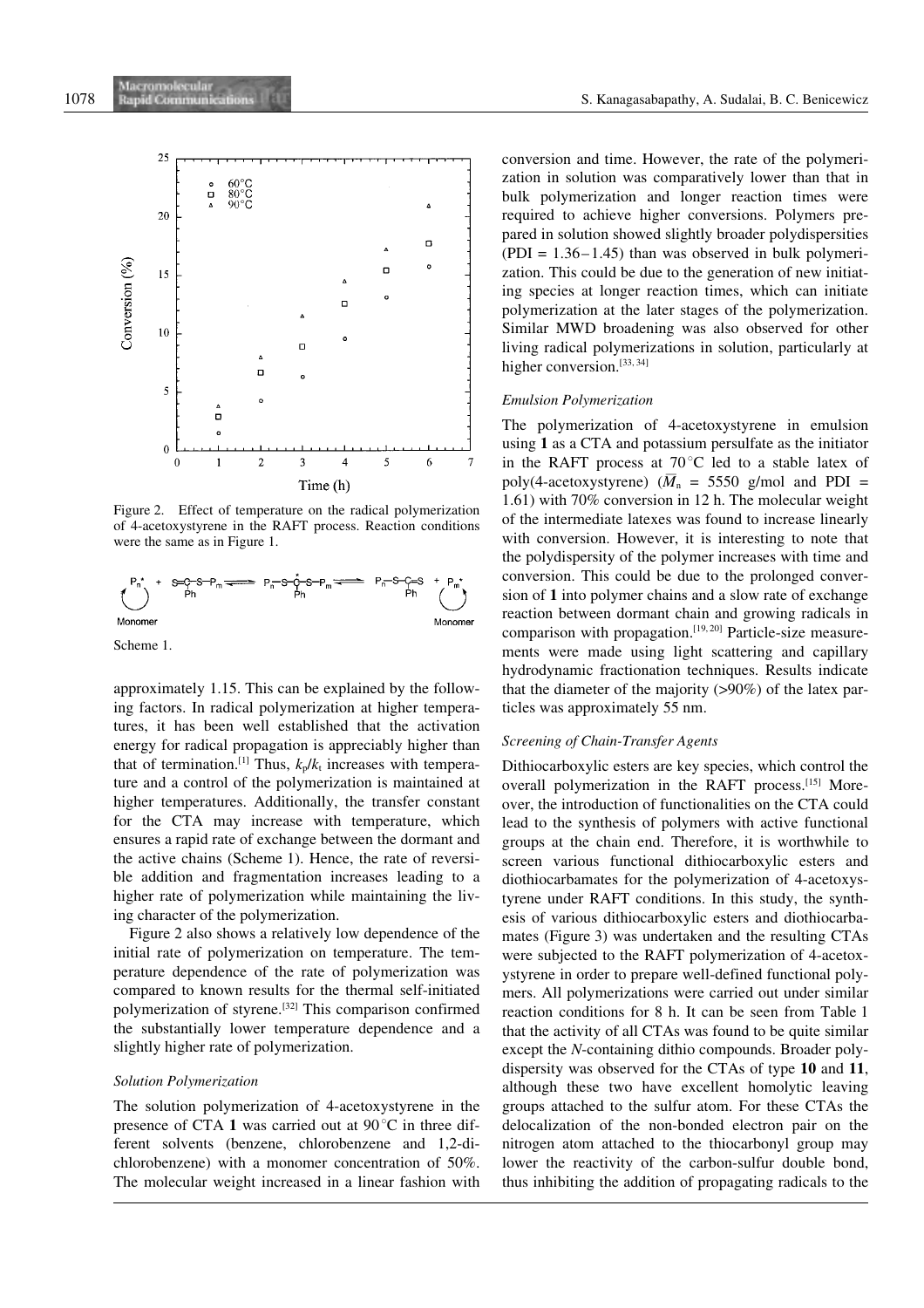

Figure 3. Chain-transfer agents (CTAs) used for the RAFT polymerization of 4-acetoxystyrene.

sulfur atom.<sup>[15, 34-36]</sup> In order to modify the electronic nature of the nitrogen atom, CTA 11 was quarternized to produce CTA 12, which was found to be more effective in controlling the polymer chain  $(\overline{M}_n = 10\,240$  and PDI = 1.35). Further work on related compounds is in progress.

#### Block Copolymerization

The poly(4-acetoxystyrene) prepared in bulk using the RAFT process was used as a macromonomer for copolymerization studies after purification by re-precipitation and the removal of residual monomer. Styrene was used as a second monomer in this study. The block copolymerization was carried out in bulk at  $90^{\circ}$ C in the presence and absence of AIBN. The clear solution becomes more viscous with time and eventually solidifies. The polymerization of the purified poly(4-acetoxystyrene)  $(\overline{M}_n =$ 10000, PDI =  $1.12$ ) with styrene in the presence of AIBN (Figure 4) proceeded fast (6 h) affording the corresponding block copolymer  $(\overline{M}_n = 51\,300, \text{PDI} = 1.39)$  with 53% conversion of the second monomer. The number-average molecular weight increased linearly with conversion as compared to the value of 10 000 for the macroinitiator. However, the rate of polymerization of such a system in the absence of AIBN was found to be slow  $(\overline{M}_n = 11 \text{ 100})$ ,  $PDI = 1.12$  in 24 h). It had been reported previously that

Table 1. Screening of various dithio chain-transfer agents for the living radical polymerization of 4-acetoxystyrene; [4 acetoxystyrene]/[CTA]/[AIBN]  $\approx 100:1:0.2$ ; reaction temperature:  $90^{\circ}$ C; reaction time: 8 h.

| CTA                                             | Conversion                                         | $\overline{M}_n$ (GPC)      | $\overline{M}_n$ (calculated) | PDI                                             |
|-------------------------------------------------|----------------------------------------------------|-----------------------------|-------------------------------|-------------------------------------------------|
|                                                 | $\%$                                               | g/mol                       | g/mol                         |                                                 |
| $\mathbf{1}$                                    | 40.2                                               | 6626                        | 6525                          | 1.12                                            |
|                                                 | 36.5                                               | 6510                        | 5924                          | 1.18                                            |
|                                                 | 38.9                                               | 4052                        | 5147                          | 1.12                                            |
| $\begin{array}{c} 2 \\ 3 \\ 4 \\ 5 \end{array}$ | 29.1                                               | 4956                        | 4183                          | 1.08                                            |
|                                                 | 31.4                                               | 6310                        | 5696                          | 1.23                                            |
| 6                                               | 29.7                                               | 4501                        | 4320                          | 1.18                                            |
| 7                                               | 45.5                                               | 9828                        | 9690                          | 1.14                                            |
| 8                                               | 39.5                                               | 2155                        | 2550                          | 1.23                                            |
| $\overline{9}$                                  | 19.1                                               | 2705                        | 3080                          | 1.20                                            |
| 10                                              | 31.4                                               | 6310                        | 5096                          | 1.69                                            |
| 11                                              | 29.7                                               | 4501                        | 4820                          | 1.84                                            |
| 12                                              | 41.3                                               | 10240                       | 8560                          | 1.35                                            |
| $\bar{M}_\text{p}(\text{g/mol})$                | 60000<br>50000<br>40000<br>30000<br>20000<br>10000 | $\overline{M}_n$ GPC<br>PDI |                               | $\overline{c}$<br>1.8<br>1.6<br>Ë<br>1.4<br>1.2 |
|                                                 | $\boldsymbol{0}$<br>10<br>0                        | 20<br>30                    | 40<br>50                      | 1<br>60                                         |
|                                                 |                                                    | Conversion (%)              |                               |                                                 |

Figure 4. Block copolymerization of poly(4-acetoxystyrene) and styrene in the presence of AIBN at  $90^{\circ}$ C; final reaction time, 6 h.

initiator (AIBN) was added in block polymerizations under RAFT conditions to afford block copolymers with narrow PDI.<sup>[14]</sup>

#### Deacylation of Homo and Block Copolymers

The transformation of the acetoxy groups in poly(4-acetoxystyrene) and poly(4-acetoxystyrene)-block-polystyrene to give hydroxy polymers was carried out in a basic methanol/water mixture according to the procedure given by Barclay et al.<sup>[23]</sup> The polymer before and after hydrolysis was characterized by means of GPC, IR and <sup>1</sup>H NMR spectroscopy. The polydispersity of the hydroxy polymer was found to be slightly broader (1.45) than that of the acetoxy polymer (1.12) as was observed by Barclay et al. This could be due to chain-end recombination or other side reactions under the deblocking conditions. The dis